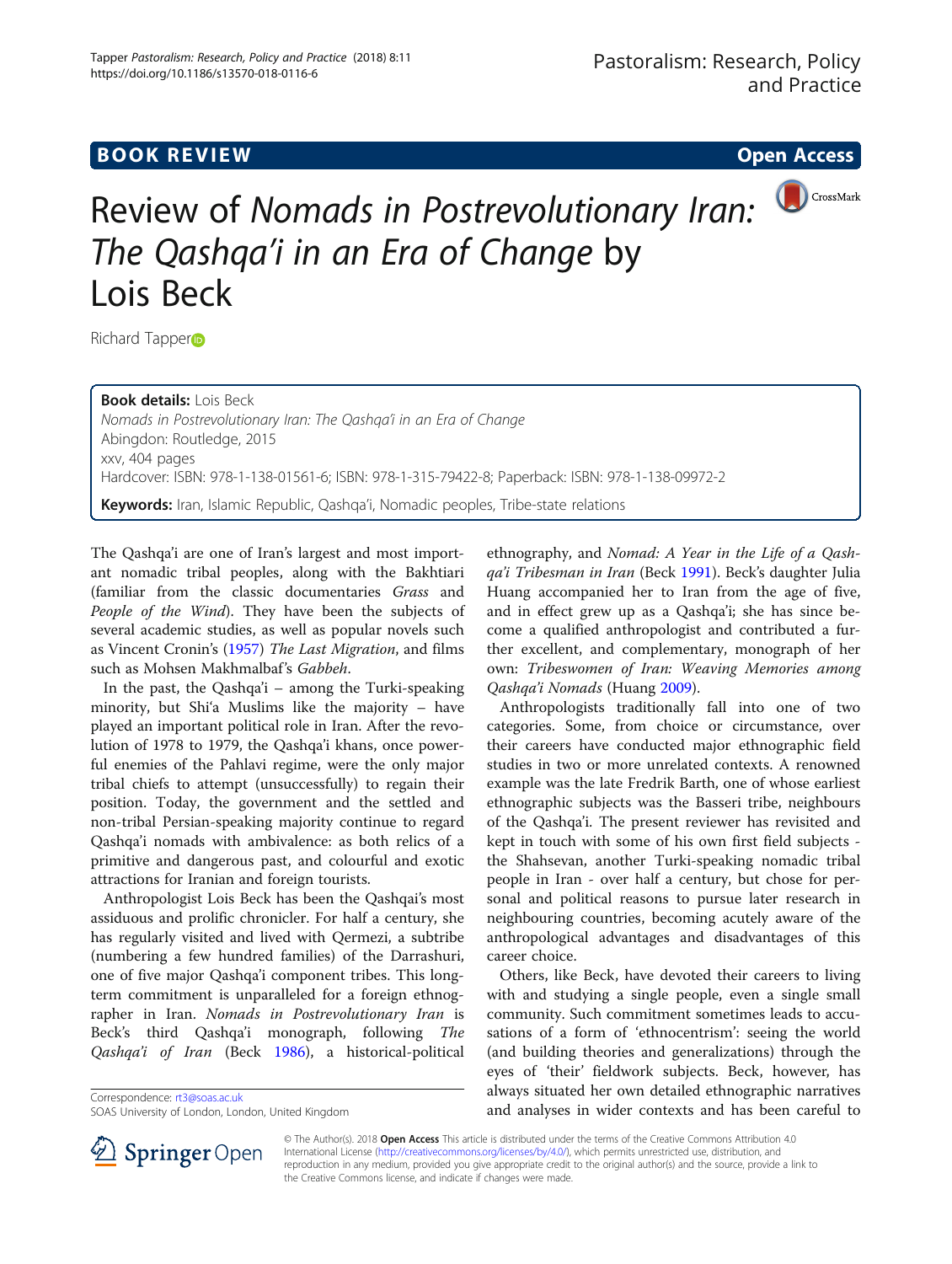avoid unwarranted generalizations about Iranian nomadic and tribal peoples, or about Iran generally, based solely on her experience among the Qashqa'i - though the main title of her latest monograph might suggest otherwise.

Barth's Basseri ([1961\)](#page-2-0) study, Nomads of South Persia, based on only six months in the region, achieved the status of a classic among non-Iranian anthropologists and was soon translated into Persian. Numerous European and American student textbooks have treated the Basseri as prototypical - though often the only example mentioned - of nomadic tribes not just of Iran but sometimes of all southwest Asia, despite Barth himself having written monographs about two other, very different, tribal peoples of the region: the Jaf Kurds of Iraq and the Marri Baluch of Pakistan. Of course, there are many similarities between Basseri, Jaf Kurds, Marri Baluch and Qashqa'i, but there are huge cultural, political, economic and other differences, explainable in terms of ecology, scale, history and other factors. A basic feature of Barth's analysis (ignored or played down by many readers) is his distinction between the organizational level of nomadic camps and sub-tribal communities, which are economicecological adaptations to the local demands of pastoralism, and the political level of tribes, confederacies and chiefs, geared to relations with local and state-level government. The relevance of this distinction has become clearer under the Islamic Republic, who recognize and support only the pastoral communities of the former level. This is a central theme running through Nomads in Postrevolutionary Iran.

The title begs the questions who are the 'nomads' and whether (and in what circumstances) the Qashqa'i considered themselves to be 'nomads', rather than 'tribespeople' or 'pastoralists'. The semantic uncertainty and ambiguity is compounded in the Iranian context by official and colloquial terminologies for peoples such as the Qashqa'i. Iranian historians and officials always assumed wrongly that all pastoralists were nomadic and politically organized in tribes (with chiefs) and similarly that all tribes were pastoral nomads, and they were officially referred to as ilat-o-'ashayer. Both component terms (the former of Turkish, the latter of Arabic derivation) denoted 'tribes' (in a political sense) and only secondly 'pastoralists' or 'nomads'. Recently, with the formal suppression, if not abolition, of 'tribes' and 'tribal organization' by the Pahlavis (completed by the Islamic Republic), *ilat* has been replaced by *'ashayer*, which are now explicitly defined as nomadic or semi-nomadic pastoralists, commonly forming groups based on common ancestry, but with no hint of chiefs or tribal political organization.

In a long chapter on government-tribe relations since the revolution, Beck writes interestingly about these semantic changes and their implication among the Qashqa'i, throwing light on official and local usages. After the revolution, with the Iranian government's more positive attitude to minorities, and to pastoral nomads in particular, there were (as in many countries recently) material advantages to being able to claim 'nomad' ('ashayer) identity. For example, paradoxically, as she shows in a later chapter, educated Qermezi who were already settled as schoolteachers in a nearby town, if they kept a few animals grazing under a kinsman's charge on traditional pastures, were able to claim the 'nomad' identity that qualified them for the right, and accompanying subsidies, to build houses and start farming in a 'settlement' on those pasturelands.

Nomads in Postrevolutionary Iran offers the reader little of general theoretical interest (e.g. on tribe-state relations) and not very much on nomadism or pastoralism per se. Despite the title and subtitle, these matters are not Beck's concern here; she has covered them at length and in detail in earlier books and articles. The book is intended as a chronicle of the recent history of the Qermezi subtribe. Borzu, the eponymous subject of her second book Nomad, died in 1995, and Beck dedicates this one to 'Borzu Qermezi, the Qermezi tribal group, the Qashqa'i people'. As Julia Huang writes in her brief but moving Foreword, 'Moved by Borzu's death, my mother wrote Nomads in Postrevolutionary Iran as a tribute to the man and the tribe he represented and loved.' As such, the book sometimes verges on a hagiography, not only of Borzu but also of the Qermezi and the Qashqa'i, and other significant individuals such as Mohammad Bahmanbegi, the founder of Iran's 'tribal' schools. Sometime, it seems to be addressed chiefly to those who have either lived the nomadic life of the Qashqa'i or at least read the author's previous publications on that life. In her Preface, Beck excuses the total absence of maps and diagrams in this book by noting that they are plentiful in the two previous ones.

But the chronicle, presented in a series of chapters of varied length, is complex and highly informative. Nomads in Postrevolutionary Iran is an outstanding micro-historical ethnography. There is little specific discussion of traditional forms of nomadism or pastoralism, and many readers will find that there are passages that can be skimmed, but students of pastoralism will find much of interest and will learn much about how a proud pastoral tribal people cope with the changing demands of participation in a modern state, how current and former nomadic pastoralists seek to adapt to rapidly changing economic and political conditions, taking advantage of new opportunities while maintaining a foot in the nomad camp, wherever it is possible, prudent and profitable to do so. There is much, too, on non-pastoral activities and adaptations, education, housing,